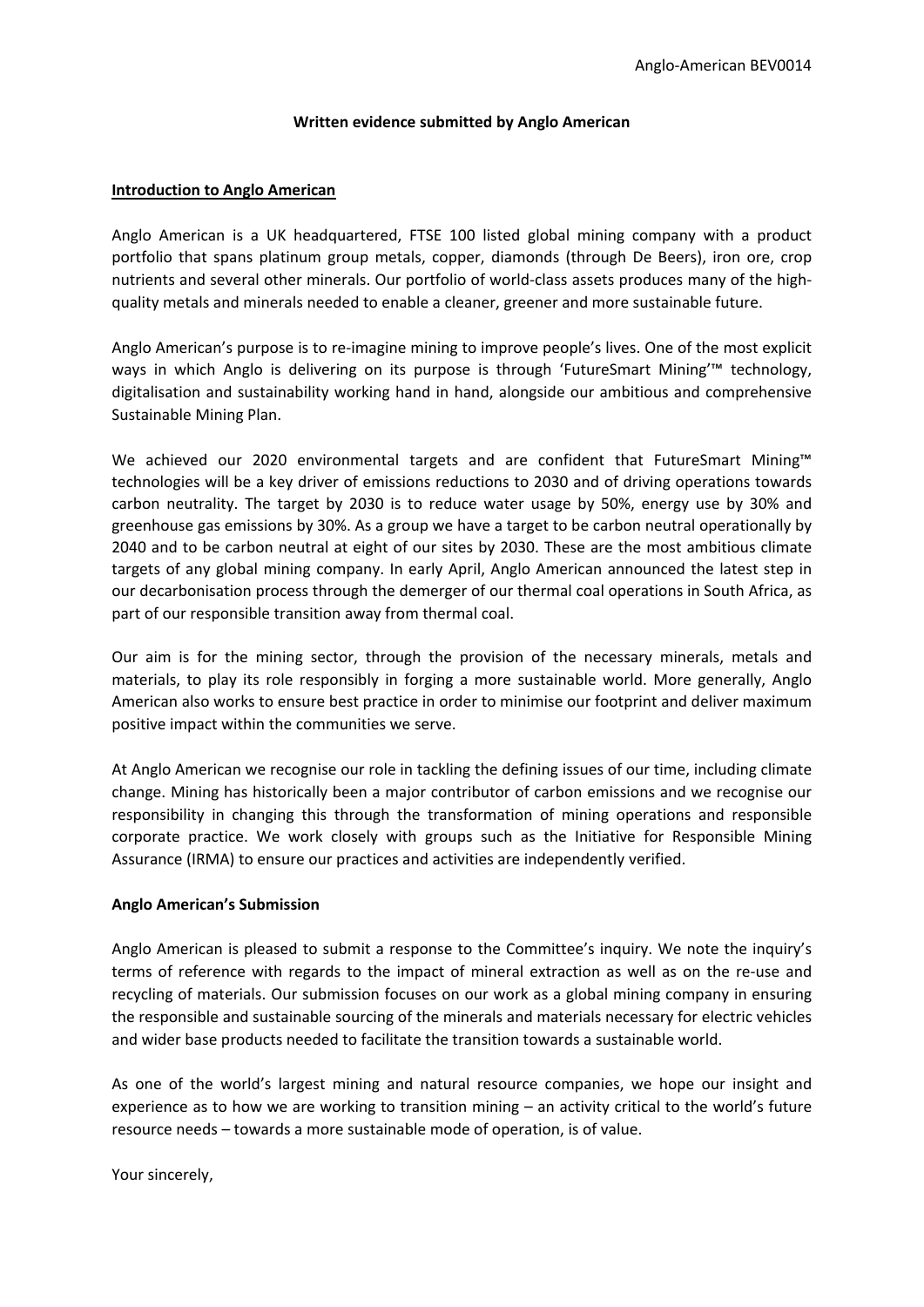Jan Klawitter Head of International Policy Anglo American

### **Response to Inquiry Questions**

 **What measures should the Government take to ensure that minerals for battery electric vehicles are sourced in a responsible way?**

Anglo American engages in a wide range of initiatives and activities that help ensure the sourcing of necessary materials is done in an ethical and sustainable manner. We have set out examples of activities that can help Government ensure that minerals for products such as battery electric vehicles are sourced responsibly.

The mining sector performs a critical role in providing the necessary minerals and metals required for many of the products that are helping to facilitate a more sustainable, decarbonised future. For example, mining provides materials such as nickel, copper, lithium and cobalt, necessary for the battery electric vehicle (BEV) supply chain. Anglo American has several nickel and copper operations in South America, supplying a significant proportion of the minerals needed in electric vehicles. We are also one of the world's largest producers of platinum group metals and have thus taken an interest in hydrogen technologies and fuel cell electric vehicles (FCEVs), thereby offering optionality to governments and consumers between both BEVs and FCEVs.

A starting point in our approach to product stewardship is ensuring regulatory compliance for products across all our operations. As a global diversified company, we make sure to stay informed of new and upcoming regulations, and actively engage with stakeholders to ensure ongoing compliance in other regions and in other parts of the value chain – including transport and shipping. Membership and participation in various industry associations, such as the ICMM, Eurometaux, the Nickel Institute, and the International Copper Association, also helps us in this endeavour.

More widely, we encourage Government to incentivise the mining of local resources wherever possible to help build and develop local supply chains, as well as engaging in local, regional and country partnerships to help strengthen wider environmental and socio-economic efforts in those regions.

In addition, Governments can engage more on the topic of mandatory third-party assurance of responsible mining practices – further details on our partnership and commitment with the Initiative for Responsible Mining Assurance, as an example, have been outlined below.

# **Responsible Sourcing**

Responsible sourcing is a critical focus of Anglo's American commitment to ethical value chains. Anglo American are committed to working with suppliers who comply with applicable laws, while striving for zero harm to people, society and the environment.

Through our 'Social Way 3.0' toolkit, an industry leading policy toolkit and assurance framework, we have been able to ensure that policies and systems are in place in all Anglo American managed sites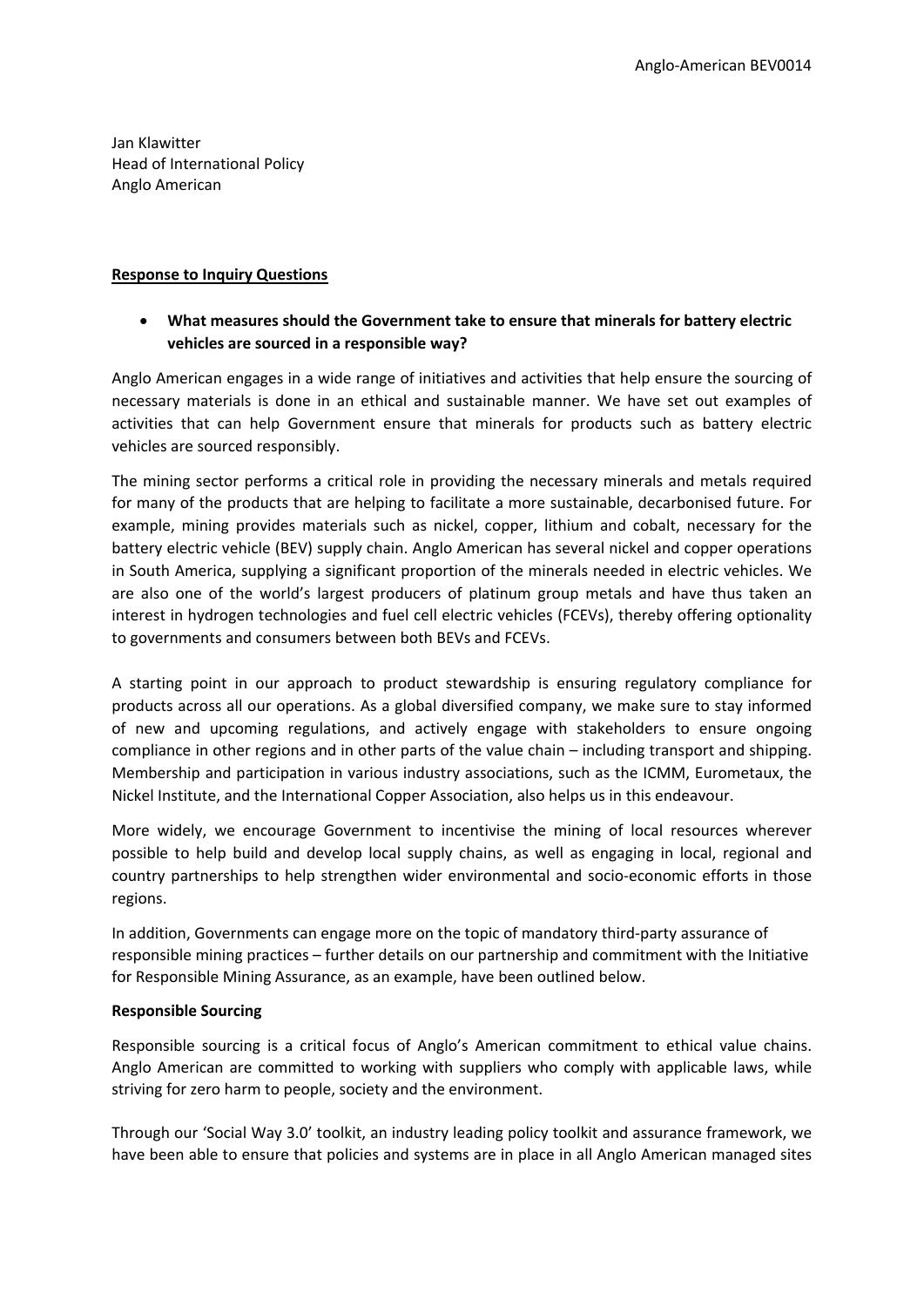to support effective engagement with affected communities, avoid or minimise adverse social impacts, and maximise development opportunities.<sup>1</sup>

Anglo American also works to deploy new innovative technology to advance the traceability, provenance and authenticity of its products. Through De Beers we are engaged in Tracr, which seeks to utilise blockchain technology to create an immutable and secure digital trail for diamond products as they move from the mine to cutter, polisher and then on to the retail side. Tracr aims to provide consumers with confidence that registered diamonds are natural and conflict-free, improve visibility and trust within the industry, and enhance efficiencies across the diamond value chain.<sup>2</sup> Anglo American also engages in the World Economic Forum's 'Mining and Metals Blockchain Initiative' (MMBI), which seeks to develop an industry-wide blockchain initiative to help increase transparency and efficiency as well as to improve the reporting of carbon emissions.

# **Supporting Human Rights**

Respect for human rights is stated explicitly in our Code of Conduct and is reflected in our core values of safety, care and respect, integrity and accountability. Our commitment to human rights is expressed through the company's Human Rights Policy,<sup>3</sup> Human Rights Framework,<sup>4</sup> and Voluntary Principles on Security and Human Rights (VPSHR).<sup>5</sup> We are also a signatory to both the United Nations Global Compact, where we publicly report on our activities annually in our Communication on Progress (COP),<sup>6</sup> and by our support of the UN Guiding Principles on Business and Human Rights.<sup>7</sup> Additionally, we outline our full commitment to an ethical value chain that includes respecting human rights and is free of modern slavery in our UK Modern Slavery Act statement.<sup>8</sup>

### **Initiative for Responsible Mining Assurance (IRMA)**

Anglo American is a Steering Board member of IRMA (the Initiative for Responsible Mining Assurance), a global multi-stakeholder initiative to assess, certify and drive-up responsible mining activity.<sup>9</sup>

Founded in 2006 following a decade of development by a coalition of nongovernmental organisations, businesses purchasing minerals and metals for resale in other products, affected communities, mining companies, and trade unions, IRMA's best practice global standard, established through years of consultation with over 100 companies and organisations, covers all mined materials (except for energy fuels), for all sizes of industrial mines, in all parts of the world at the mine site level.

IRMA's Standard for Responsible Mining is the world's first and only global definition of what constitutes leading practices in social and environmental responsibility for large-scale mining operations, assessed through independent third-party verification and assurance against a comprehensive standard for all mined materials, providing 'one-stop coverage' across the range of issues related to the impacts of industrial-scale mines. The Standard provides the list of expectations

<sup>&</sup>lt;sup>1</sup> Anglo American, [The](https://socialway.angloamerican.com/en/about) [Social](https://socialway.angloamerican.com/en/about) [Way](https://socialway.angloamerican.com/en/about) [3.0](https://socialway.angloamerican.com/en/about)

<sup>2</sup> Anglo American, [Tracr](https://www.angloamerican.com/futuresmart/stories/our-industry/technology/de-beers-group-successfully-tracks-first-diamonds-from-mine-to-retail-on-industry-blockchain)

<sup>3</sup> Anglo American, [Human](https://www.angloamerican.com/~/media/Files/A/Anglo-American-Group/PLC/sustainability/approach-and-policies/hr-policy-document-english.pdf) [Rights](https://www.angloamerican.com/~/media/Files/A/Anglo-American-Group/PLC/sustainability/approach-and-policies/hr-policy-document-english.pdf) [Policy](https://www.angloamerican.com/~/media/Files/A/Anglo-American-Group/PLC/sustainability/approach-and-policies/hr-policy-document-english.pdf)

<sup>4</sup> Anglo American, [Human](https://www.angloamerican.com/~/media/Images/A/Anglo-American-Group/PLC/sustainability/approach-and-policies/framework.jpg) [Rights](https://www.angloamerican.com/~/media/Images/A/Anglo-American-Group/PLC/sustainability/approach-and-policies/framework.jpg) [Framework](https://www.angloamerican.com/~/media/Images/A/Anglo-American-Group/PLC/sustainability/approach-and-policies/framework.jpg)

<sup>5</sup> Anglo American, [Voluntary](https://www.angloamerican.com/~/media/Files/A/Anglo-American-Group/PLC/sustainability/approach-and-policies/social/vpshr-2020.pdf) [Principles](https://www.angloamerican.com/~/media/Files/A/Anglo-American-Group/PLC/sustainability/approach-and-policies/social/vpshr-2020.pdf) [on](https://www.angloamerican.com/~/media/Files/A/Anglo-American-Group/PLC/sustainability/approach-and-policies/social/vpshr-2020.pdf) [Security](https://www.angloamerican.com/~/media/Files/A/Anglo-American-Group/PLC/sustainability/approach-and-policies/social/vpshr-2020.pdf) [and](https://www.angloamerican.com/~/media/Files/A/Anglo-American-Group/PLC/sustainability/approach-and-policies/social/vpshr-2020.pdf) [Human](https://www.angloamerican.com/~/media/Files/A/Anglo-American-Group/PLC/sustainability/approach-and-policies/social/vpshr-2020.pdf) [Rights](https://www.angloamerican.com/~/media/Files/A/Anglo-American-Group/PLC/sustainability/approach-and-policies/social/vpshr-2020.pdf) [\(VPSHR\)](https://www.angloamerican.com/~/media/Files/A/Anglo-American-Group/PLC/sustainability/approach-and-policies/social/vpshr-2020.pdf)

<sup>6</sup> United Nations, [Global](https://www.unglobalcompact.org/what-is-gc/participants/643-Anglo-American-plc) [Compact](https://www.unglobalcompact.org/what-is-gc/participants/643-Anglo-American-plc)

<sup>7</sup> Anglo American, [Guiding](https://www.angloamerican.com/~/media/Files/A/Anglo-American-Group/PLC/sustainability/approach-and-policies/guiding-principles-business-hr-en.pdf) [Principles](https://www.angloamerican.com/~/media/Files/A/Anglo-American-Group/PLC/sustainability/approach-and-policies/guiding-principles-business-hr-en.pdf) [on](https://www.angloamerican.com/~/media/Files/A/Anglo-American-Group/PLC/sustainability/approach-and-policies/guiding-principles-business-hr-en.pdf) [Business](https://www.angloamerican.com/~/media/Files/A/Anglo-American-Group/PLC/sustainability/approach-and-policies/guiding-principles-business-hr-en.pdf) [and](https://www.angloamerican.com/~/media/Files/A/Anglo-American-Group/PLC/sustainability/approach-and-policies/guiding-principles-business-hr-en.pdf) [Human](https://www.angloamerican.com/~/media/Files/A/Anglo-American-Group/PLC/sustainability/approach-and-policies/guiding-principles-business-hr-en.pdf) [Rights.](https://www.angloamerican.com/~/media/Files/A/Anglo-American-Group/PLC/sustainability/approach-and-policies/guiding-principles-business-hr-en.pdf)

<sup>8</sup> Anglo American, [UK](https://www.angloamerican.com/~/media/Files/A/Anglo-American-Group/PLC/documents/anglo-american-modern-slavery-act-report-2019.pdf) [Modern](https://www.angloamerican.com/~/media/Files/A/Anglo-American-Group/PLC/documents/anglo-american-modern-slavery-act-report-2019.pdf) [Slavery](https://www.angloamerican.com/~/media/Files/A/Anglo-American-Group/PLC/documents/anglo-american-modern-slavery-act-report-2019.pdf) [Act](https://www.angloamerican.com/~/media/Files/A/Anglo-American-Group/PLC/documents/anglo-american-modern-slavery-act-report-2019.pdf) [statement](https://www.angloamerican.com/~/media/Files/A/Anglo-American-Group/PLC/documents/anglo-american-modern-slavery-act-report-2019.pdf).

<sup>&</sup>lt;sup>9</sup> [IRMA](https://responsiblemining.net/)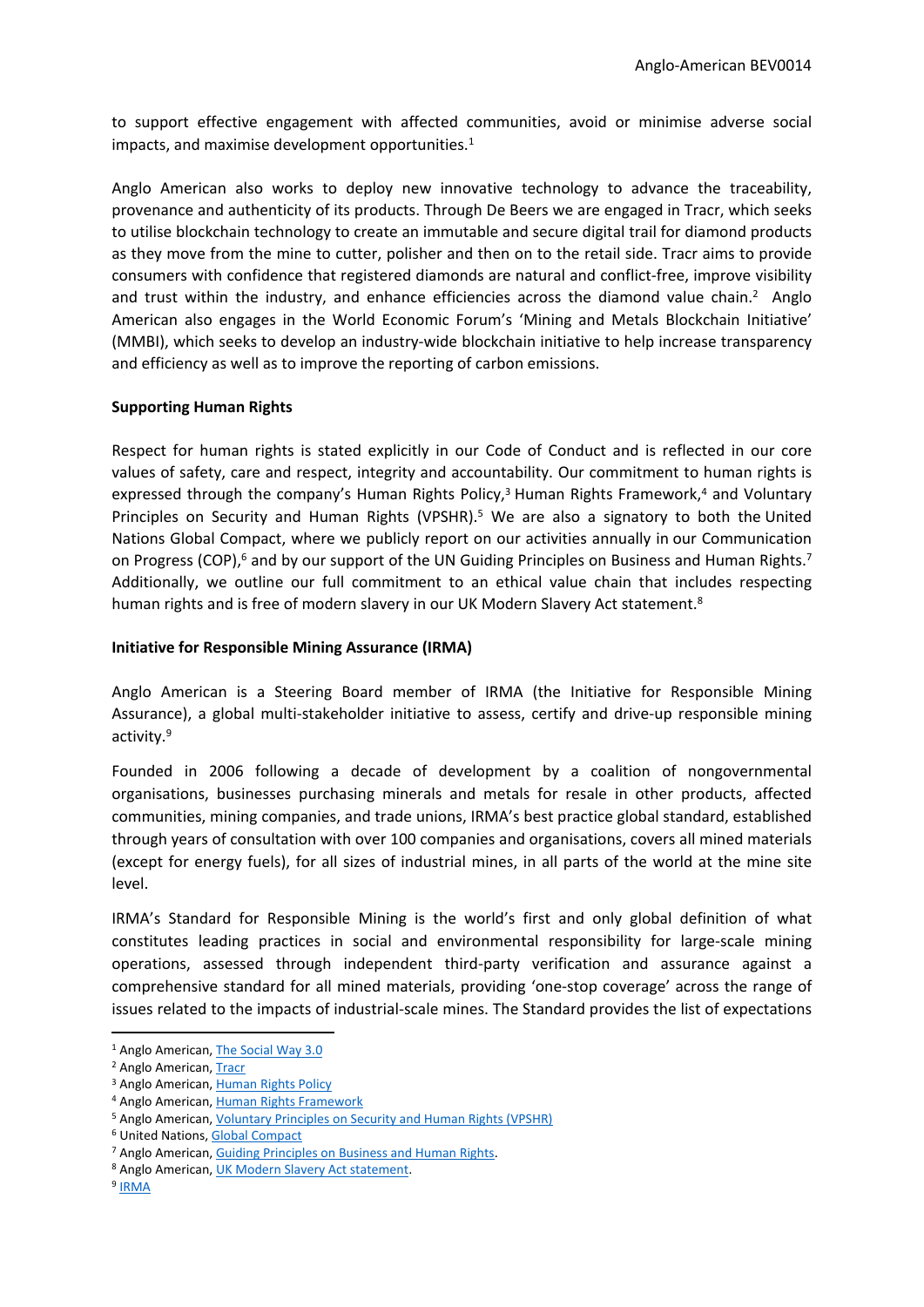that independent auditors will use as the benchmark for responsible mines and its publicly available audit results provide credible information to purchasers interested in the responsible sourcing of mined materials.

The Standard covers a wide range of issues under four broad categories, including business integrity, planning for positive legacies, social responsibility and environmental responsibility. IRMA also works to incorporate wider industry and sustainability best practice, such as recognised chain-ofcustody or traceability solutions for different products. Anglo American's Unki platinum mine in Zimbabwe has been assessed against the comprehensive standard, reflecting our commitment to transparency and striving for the highest standards for responsible mining.

Encouraging the wider adoption and use of this kind of independent certification will ensure that the future of mining is sustainable, and that the industry can play the role that is expected of it in delivering the critical minerals needed for the technologies of the energy transition in a responsible way.

# **Anglo American's FutureSmart MiningTM Initiative**

Anglo American is at the forefront of technical and business innovation to ensure that the mining sector addresses critical challenges of safety, productivity, and the way we use land, energy, and water across our portfolio. Anglo American's 'FutureSmart Mining'TM programme aims to drive down energy use and carbon emissions, as well as reducing our use of fresh water, and is central to our ability to produce responsibly the metals and minerals required for a low carbon world.

FutureSmart Mining™ is an innovation-led approach to sustainable mining. These are the stepchange innovations that will transform the nature of mining – how we source, mine, process, move and market our products. It uses innovative mining methods and technologies to overcome challenges of water usage, lower ore grades and energy constraints and reduce capital intensity and operating costs while improving our safety record. Through this process we have applied technologies that more precisely target the desired metals or minerals, delivering greater than 30% reductions in the use of water, energy and capital intensity, and producing less waste in the process, in line with our overall trajectory towards carbon neutral mining. Furthermore, with 75% of our assets located in water constrained areas, we have worked hard to reduce our dependence on water and associated tailings facilities, taking steps towards full recovery recycling and the 'water-less' mine.

We have set ourselves the target of achieving carbon neutrality across our operations (Scope 1 and 2 emissions) by 2040. While we accelerate the roll-out of numerous technologies – bulk ore sorting, for example, and an increase in our sourcing of renewable electricity. We have delivered on our commitment to source 100% renewable energy for all operations in Brazil, Chile and Peru. Having already secured renewable energy to meet all power requirements for our nickel operations in Brazil from 2022, and for our copper operations in Chile in 2021, we have also signed an agreement with Engie Energía Perú to provide 100% renewable energy for our Quellaveco copper operation in Peru.

# **Anglo American's Sustainable Mining Plan**

Anglo American's ambitious 'Sustainable Mining Plan', launched in 2018 as part of the FutureSmart Mining™ initiative, is built around three Global Sustainability Pillars, which are aligned to the UN's Sustainable Development Goals: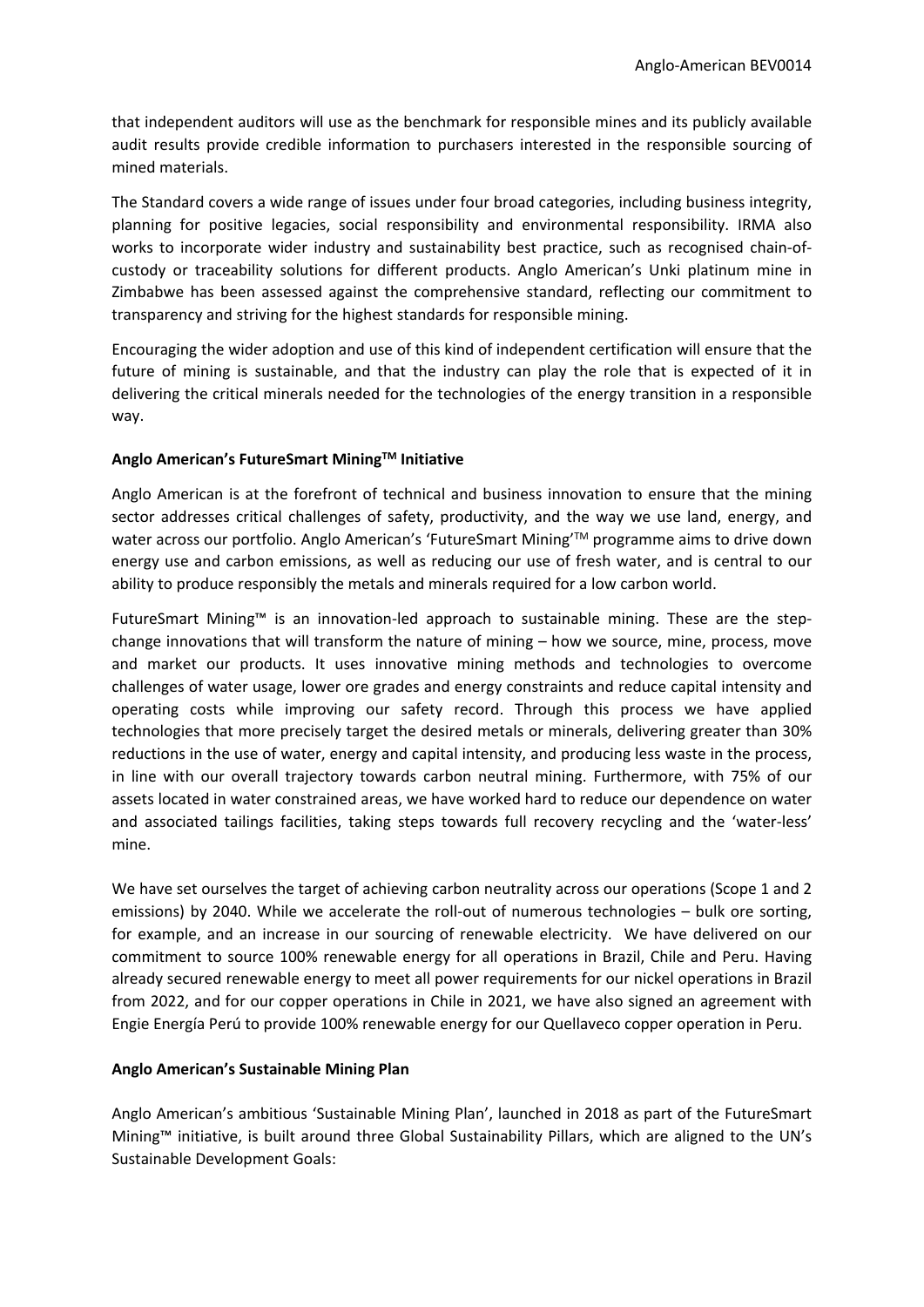- Developing trust as a corporate leader, providing ethical value chains, policy advocacy, enhanced transparency and improved accountability.
- Building thriving communities with better health, education and levels of employment.
- Maintaining a healthy environment that use less water and deliver positive biodiversity outcomes, ultimately moving Anglo American closer to their vision of a carbon neutral mine.

Nature is also a key focus for the sustainability drive across our operations. Through our partnership with international NGO Fauna and Flora International we engage seriously in ensuring nature and biodiversity features strongly within our sustainability planning. In addition, we recently reached a new agreement with the International Union for Conservation of Nature which will explore how nature-based solutions can help deliver broad biodiversity benefits and support our carbon neutral goals. We will be working together to identify how we can discover and apply such solutions and new technology across our full mining lifecycle.

# **Driving Innovation**

Anglo American are pioneering industry-leading mine innovations which includes automated mining vehicles, hydrogen-fuelled trucks, electrohydraulic drills and remote operated machinery. Across our portfolio we are building a digital ecosystem that underpins a digital way of working. Operations are being digitised through sensors and other instruments and artificial intelligence is being used to accelerate a range of processes. These innovations reduce the cost of mining operations, the environmental impact and carbon emissions while improving our safety record. Our work to create the 'Intelligent Mine' sees vast quantities of quality data transformed into predictive intelligence, leading to a safe, fully integrated, systemised and self-learning operations.

We are currently piloting the deployment of battery-fuel cell hybrid technology in one of our mines in South Africa: oversizing a solar power plant that will be used to both power mine operations and produce green hydrogen from excess power will allow us to displace diesel in our truck fleet; for the pilot, we are retrofitting a 300t category mine haul truck to enable it to run on hydrogen instead of diesel at our Mogalakwena mine in South Africa.

'CarbonVault', run through the De Beers Group, is a pioneering research programme to make carbon-neutral mining a reality, with the aim to lock away carbon inside kimberlite, the rocks in which diamonds are found.<sup>10</sup> Anglo American is working in partnership with a team of leading experts from universities around the world to explore how this natural process can be accelerated, to soak up more carbon from the atmosphere.

# **Anglo American's 'Collaborative Regional Development' Activity**

At the heart of Anglo American's Sustainable Mining Plan is 'Collaborative Regional Development' (CRD), our model for bringing long-term sustainable development opportunities to the regions around our operations. This applies in all jurisdictions where we have an active mining presence.<sup>11</sup>

<sup>&</sup>lt;sup>10</sup> De Beers, [Carbon](https://www.debeersgroup.com/sustainability-and-ethics/protecting-the-natural-world/carbon-vault) [Vault](https://www.debeersgroup.com/sustainability-and-ethics/protecting-the-natural-world/carbon-vault)

<sup>11</sup> Anglo American, [Collaborative](https://www.angloamerican.com/sustainability/collaborative-regional-development) [Regional](https://www.angloamerican.com/sustainability/collaborative-regional-development) [Development](https://www.angloamerican.com/sustainability/collaborative-regional-development)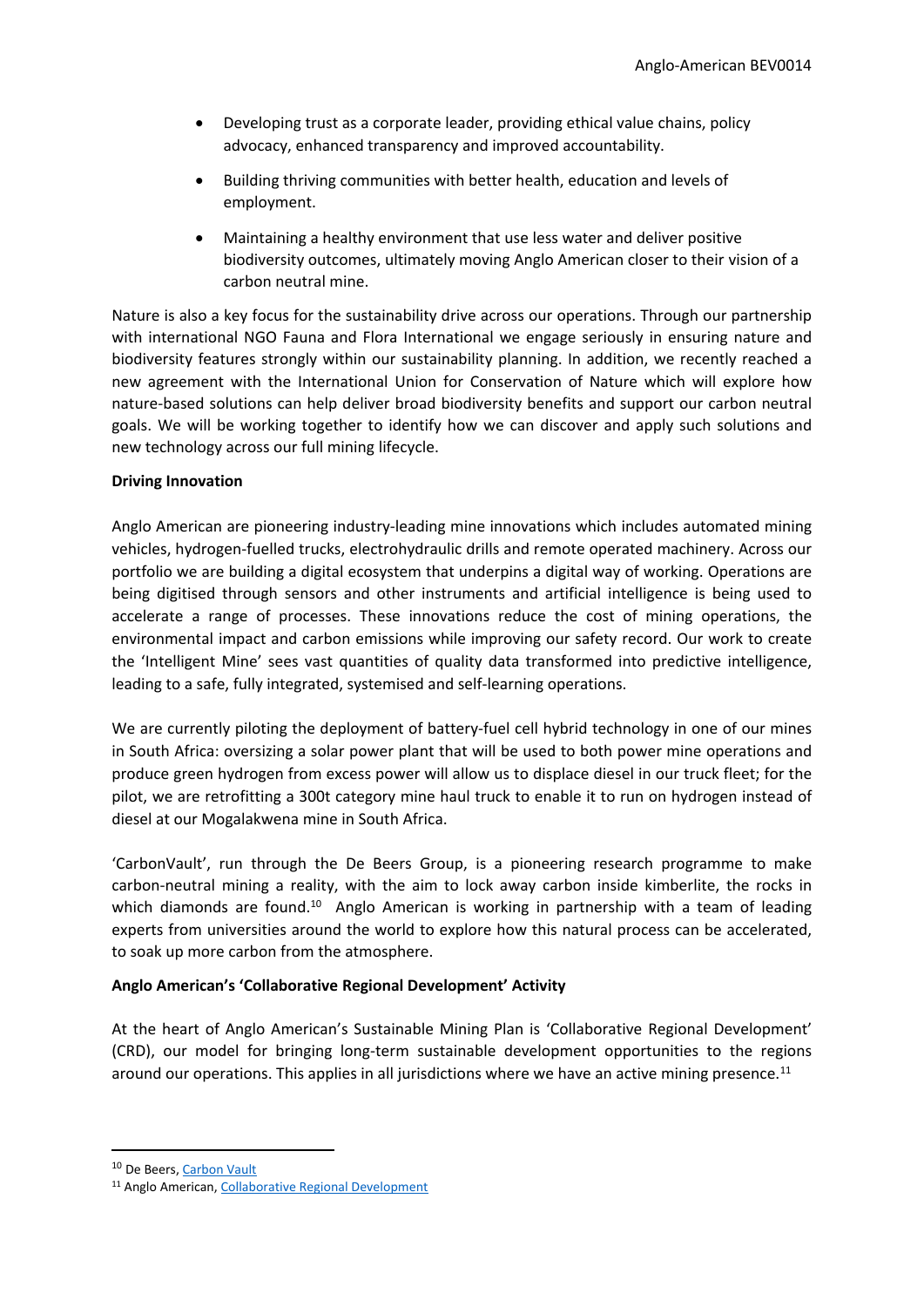Anglo American has partnered with Exxaro, the Council for Scientific and Industrial Research (CSIR) and World Vision International to work in collaboration with the government of Limpopo in South Africa to drive sustainable economic development through CRD. Our collaborative approach looks beyond the immediate vicinity of our sites to identify opportunities to support existing investments and initiatives to maximise the value to host communities, independent of Anglo American's presence, so the benefits will be felt long beyond the life of the mine. This has been rolled out across South Africa and Latin America and forms a crucial part of our work to make the mining fit for the future.

# **Ensuring Best Corporate Practice**

More broadly, we welcome initiatives that increase the reporting and transparency of company practices. We welcome the announcement that disclosure against the Task Force for Climate Related Financial Disclosures (TCFD) framework will become mandatory for UK listed companies, as we believe it will increase the quantity, quality, standardisation and consistency of disclosure and engagement by stakeholders on the basis of that disclosure. We began voluntarily aligning our disclosure in 2016 and became a formal supporter of the TCFD in 2018. Our TCFD-aligned disclosures are embedded throughout our annual, sustainability and other reports with a table included in our annual report indicating where each element of the TCFD disclosure can be found.

It is important however that such policies do not result in unintended consequences. For example, the development of a UK Green Taxonomy, to replicate the EU's own taxonomy, is a logical step. However, that taxonomy needs to be sophisticated enough to recognise the vital role that metals and minerals (and the role of mining companies and mining activity in providing these) will play in delivering the renewable power, connectivity and digitalisation that will drive decarbonisation, whilst also encouraging positive change along the global value chains of which we are a part. Such classifications are crucial because they then become inputs into assessment tools, including those used by investors as they test how "green" their portfolio is.

# **Committing to a Range of Technological Options**

There is a strong need for technological neutrality from Government policy, regulatory and financial support frameworks if the UK is to meet its ambitious climate targets, with no one technology offering the optimal solution across all use cases. This is especially the case in the transport sector, which accounted for 34% of total UK carbon emissions in 2019 and is well suited to the early adoption of new technologies, in support of the 2030 internal combustion engine phase-out target. One way of ensuring that emissions from battery technology are minimised is by taking a dual fuel approach, which we advocate, deploying hydrogen fuel cell technology as well as battery technology at scale.

As one of the world's largest producers of platinum group metals, Anglo American has a strong cross-sectoral interest in the future of hydrogen technologies, which stand to play a key role in the facilitating of hydrogen-related technology, such as electrolysers to produce green hydrogen and fuel cells for vehicles. Hydrogen provides a complimentary fuelling method in the transport sector which can help to balance and distribute the global demand for specific minerals and metals.

In 2019, our Anglo American Platinum and Platinum Group Metals groups launched a joint venture to develop next-generation battery technology using platinum and palladium called Lion Battery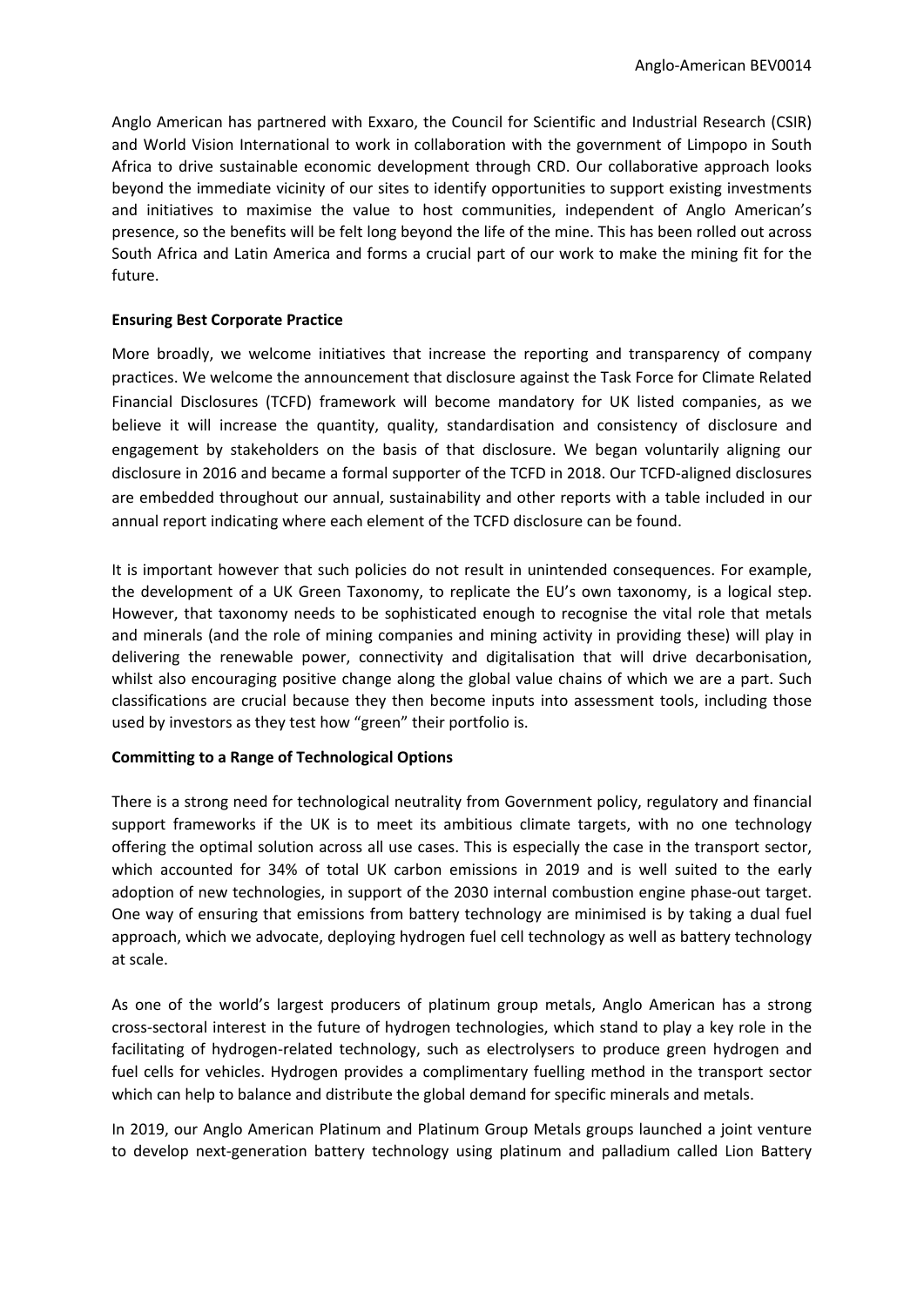Technologies. This included an agreement with Florida International to develop a research programme to unlock the potential of lithium air and lithium sulphur battery chemistries.<sup>12</sup>

To achieve a 2030 Internal Combustion Engine (ICE) phase out date, the production of vehicles will need to increase rapidly to meet consumer demands. BEV supply chains have struggled to meet demand in the UK market, where BEV sales account for 3-4% of new car sales.<sup>13</sup> Having a dual technological approach will benefit these supply chains and reduce risk, as FCEVs do not have the same mineral requirements that BEVs do. An over-reliance on BEVs as the technological solution for passenger cars would exacerbate existing supply chain risk and could potentially slow the pace of transition.

# **What steps should be taken to ensure that EV batteries are recycled at the end of their lives and not simply sent to landfill?**

Batteries will have a high economic value at the end of their life, particularly nickel and cobalt containing batteries, so the preference will be to recycle them. There is some concern that lithium ferrophosphate battery recycling is not economic and could be an issue for car companies in future if they have to be responsible for recycling batteries. Recycling of nickel containing batteries is much more advanced and economical and is where most of the scientific work has been directed.

Steps that can be taken to ensure batteries are recycled at the end of life include:

- 1. The standardisation of battery composition, particularly those which will have high recycling rates and economic incentives. Standardisation will enable recycling operations to operate at sufficient scale to achieve profitability.
- 2. Applying the Extended Producers Responsibility (ERP) concept for ensuring re-use and recycling of batteries. This makes the producer (automaker) of the battery responsible for the management of waste generated until they are scrapped.

The environmental impact of battery production and use is highly correlated to the dominant energy sources where they are both produced and used, with transportation of battery raw materials and components another aspect of their environmental impact. After their first use in vehicles, batteries can go on to a "second life" in energy storage applications, after which they can be fully recycled for reuse. The recycling of battery "scrap" generated in the battery production process is currently the biggest source of recycled supply. Lessons learned here will be important in building the scale of recycling required for batteries once they reach their end of life.

Attention is focusing around efforts to ensure a circular and responsible battery value chain. Key factors in ensuring this include the circular recovery of battery materials, the transparency and minimisation of greenhouse gas emissions across a battery's life cycle, as well as labour and human rights issues, including the elimination of child and forced labour in the supply chain.

Processes and systems to allow the effective tracking of batteries, via a global solution facilitating the sharing of information and data on responsible and sustainable sourcing, can help provide reassurance to customers and end-users around battery products. Such efforts can build upon work to agree a common definition of what defines a 'sustainable battery'. The concept of a 'battery passport' has been promoted as a potential option.

<sup>12</sup> [Lion](https://www.platinumgroupmetals.net/Lion-Battery/default.aspx) [Battery](https://www.platinumgroupmetals.net/Lion-Battery/default.aspx) [Technologies](https://www.platinumgroupmetals.net/Lion-Battery/default.aspx) [Inc.](https://www.platinumgroupmetals.net/Lion-Battery/default.aspx)

<sup>13</sup> Next Green Car, ['Electric](https://www.nextgreencar.com/electric-cars/) [car](https://www.nextgreencar.com/electric-cars/) [market](https://www.nextgreencar.com/electric-cars/) [statistics'](https://www.nextgreencar.com/electric-cars/)